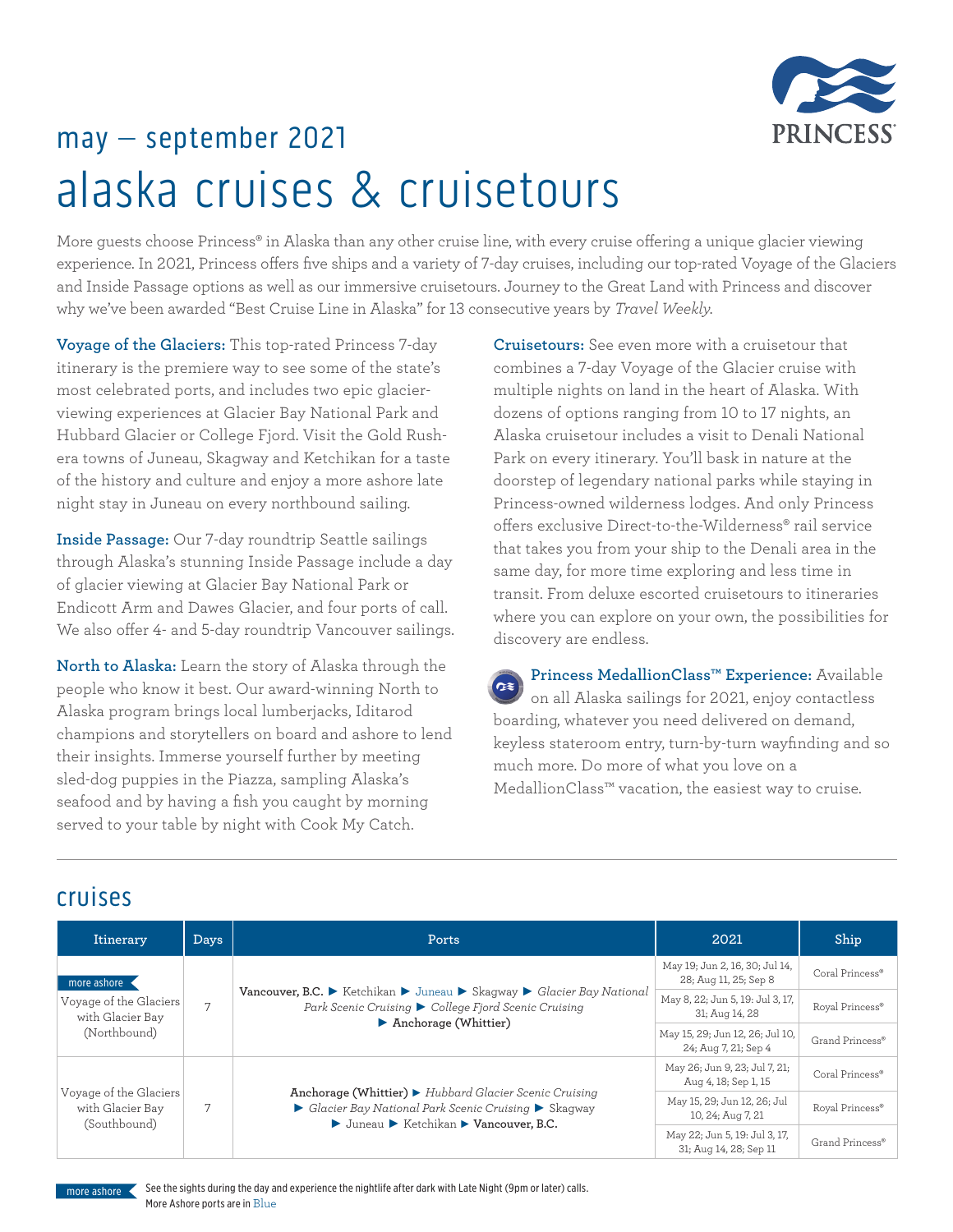#### cruises (continued)

| Itinerary                                                            | <b>Days</b> | Ports                                                                                                                                                             | 2021                                                                                                     | Ship               |
|----------------------------------------------------------------------|-------------|-------------------------------------------------------------------------------------------------------------------------------------------------------------------|----------------------------------------------------------------------------------------------------------|--------------------|
| more ashore<br>Inside Passage<br>(with Glacier Bay<br>National Park) | 7           | <b>Seattle</b> $\triangleright$ Juneau $\triangleright$ Skagway $\triangleright$ Glacier Bay National Park Scenic Cruising<br>Exerchikan EVictoria, B.C. Exercite | May 8, 15, 22, 29;<br>Jun 5, 12, 19, 26;<br>Jul 3, 10, 17, 24, 31;<br>Aug 7, 14, 21, 28; Sep 4, 11, 18   | Emerald Princess®  |
| more ashore<br>Inside Passage<br>(Roundtrip Seattle)                 | 7           | Seattle ▶ Ketchikan ▶ Endicott Arm and Dawes Glacier Scenic Cruising<br>▶ Juneau ▶ Skaqway ▶ Victoria, B.C. ▶ Seattle                                             | May 2, 9, 16, 23, 30; Jun 6,<br>13, 20, 27; Jul 4, 11, 18, 25;<br>Aug 1, 8, 15, 22, 29;<br>Sep 5, 12, 19 | Majestic Princess® |
| Alaska Sampler                                                       | 5           | Vancouver, B.C. $\blacktriangleright$ Juneau $\blacktriangleright$ Ketchikan $\blacktriangleright$ Vancouver, B.C.                                                | May 10                                                                                                   | Grand Princess®    |
| Alaska Sampler                                                       | 4           | Seattle ▶ Ketchikan ▶ Vancouver, B.C.                                                                                                                             | Sep 26                                                                                                   | Majestic Princess® |

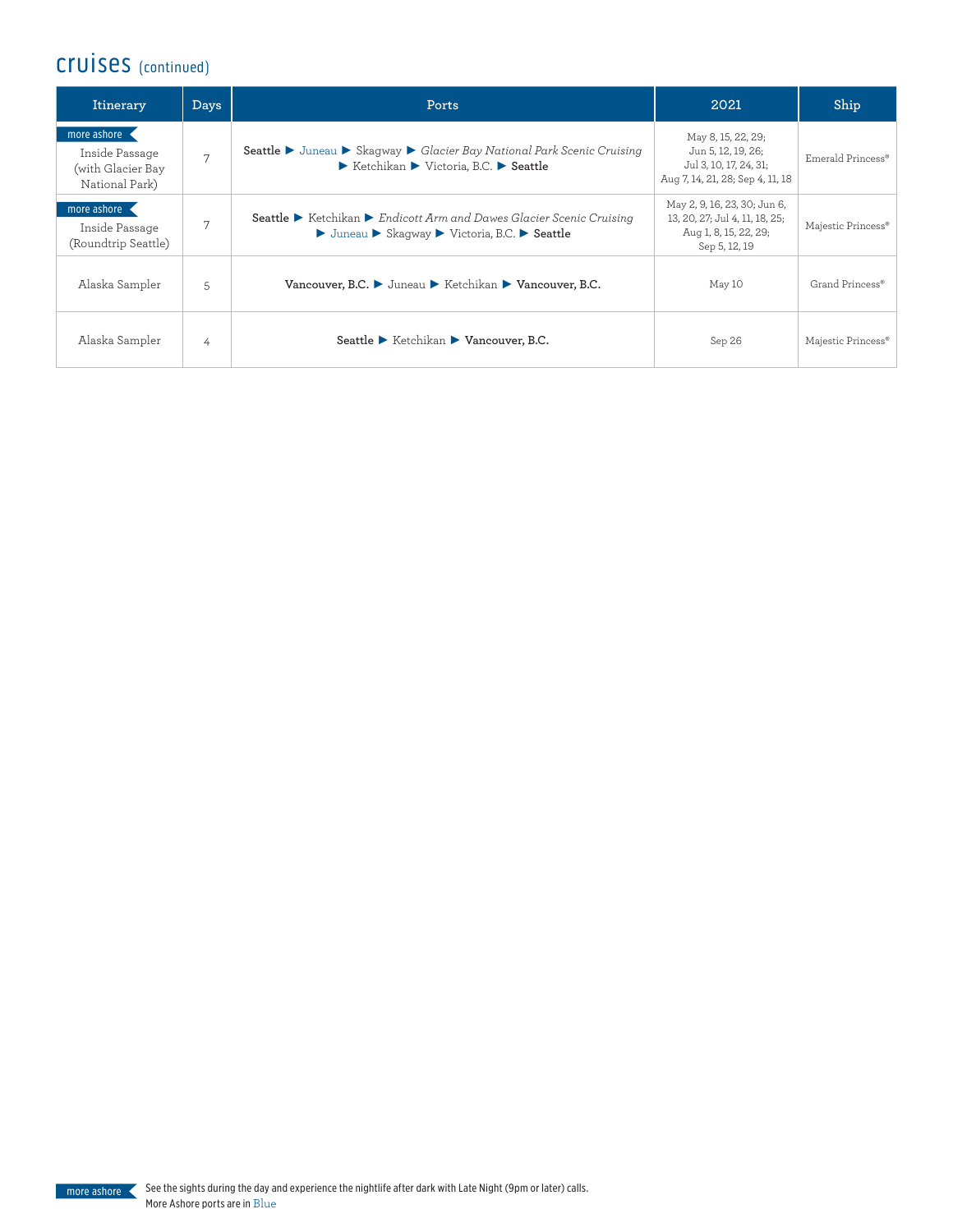### cruisetours

## denali explorer

| 10 Nights             | 7-day Voyage of the<br>Glaciers cruise                                                                                                  | 1 night<br>Denali Princess<br>Wilderness Lodge<br>Natural History Tour                                                                  | 1 night<br>Mt. McKinley Princess<br>Wilderness Lodge                           | 1 night Anchorage                                        |                                                                    |
|-----------------------|-----------------------------------------------------------------------------------------------------------------------------------------|-----------------------------------------------------------------------------------------------------------------------------------------|--------------------------------------------------------------------------------|----------------------------------------------------------|--------------------------------------------------------------------|
| AA3 (After Cruise)    |                                                                                                                                         | Royal Princess: 5/8, 5/22, 6/5, 6/19, 7/3, 7/17, 7/31, 8/14, 8/28                                                                       |                                                                                |                                                          | Grand Princess: 5/15, 5/29, 6/12, 6/26, 7/10, 7/24, 8/7, 8/21, 9/4 |
| AB3 (Before Cruise)   |                                                                                                                                         | Coral Princess: 5/23, 6/6, 6/20, 7/4, 7/18, 8/1, 8/15, 8/29, 9/12<br>Royal Princess: 5/12, 5/26, 6/9, 6/23, 7/7, 7/21, 8/4, 8/18        |                                                                                |                                                          | Grand Princess: 5/19, 6/2, 6/16, 6/30, 7/14, 7/28, 8/11, 8/25, 9/8 |
| B<br>10 Nights        | 7-day Voyage of the<br>Glaciers cruise                                                                                                  | 1 night<br>Mt. McKinley Princess<br>Wilderness Lodge                                                                                    | 1 night<br>Denali Princess<br>Wilderness Lodge<br>Natural History Tour         | 1 night Fairbanks<br>Sternwheeler Riverboat<br>Cruise    |                                                                    |
| BA3 (After Cruise)    |                                                                                                                                         | Royal Princess: 5/8, 5/22, 6/5, 6/19, 7/3, 7/17, 7/31, 8/14, 8/28                                                                       |                                                                                |                                                          | Grand Princess: 5/15, 5/29, 6/12, 6/26, 7/10, 7/24, 8/7, 8/21, 9/4 |
| BB3 (Before Cruise)   |                                                                                                                                         | Coral Princess: 5/23, 6/6, 6/20, 7/4, 7/18, 8/1, 8/15, 8/29, 9/12<br>Royal Princess: 5/12, 5/26, 6/9, 6/23, 7/7, 7/21, 8/4, 8/18        |                                                                                |                                                          | Grand Princess: 5/19, 6/2, 6/16, 6/30, 7/14, 7/28, 8/11, 8/25, 9/8 |
| 10 Nights             | 7-day Voyage of the<br>Glaciers cruise                                                                                                  | 2 nights<br>Denali Princess<br>Wilderness Lodge<br>Natural History Tour                                                                 | 1 nights Fairbanks<br>Sternwheeler Riverboat<br>Cruise                         |                                                          |                                                                    |
| CA3 (After Cruise)    |                                                                                                                                         | Coral Princess: 5/19, 6/2, 6/16, 6/30, 7/14, 7/28, 8/11, 8/25, 9/8<br>Royal Princess: 5/8, 5/22, 6/5, 6/19, 7/3, 7/17, 7/31, 8/14, 8/28 |                                                                                |                                                          | Grand Princess: 5/15, 5/29, 6/12, 6/26, 7/10, 7/24, 8/7, 8/21, 9/4 |
| CB3 (Before Cruise)   |                                                                                                                                         | Coral Princess: 5/23, 6/6, 6/20, 7/4, 7/18, 8/1 8/15, 8/29, 9/12<br>Royal Princess: 5/12, 5/26, 6/9, 6/23, 7/7, 7/21 8/4, 8/18          |                                                                                |                                                          | Grand Princess: 5/19, 6/2, 6/16, 6/30, 7/14, 7/28, 8/11, 8/25, 9/8 |
| <b>11 Nights</b>      | 7-day Voyage of the<br>Glaciers cruise                                                                                                  | 3 nights<br>Denali Princess<br>Wilderness Lodge<br>Tundra Wilderness Tour                                                               | 1 night Anchorage                                                              |                                                          |                                                                    |
| DA4 (After Cruise)    |                                                                                                                                         | Coral Princess: 5/19, 6/2, 6/16, 6/30, 7/14, 7/28, 8/11, 8/25, 9/8<br>Royal Princess: 5/8, 5/22, 6/5, 6/19, 7/3, 7/17, 7/31, 8/14, 8/28 |                                                                                |                                                          |                                                                    |
| DB4 (Before Cruise)   |                                                                                                                                         | Coral Princess: 5/22, 6/5, 6/19, 7/3, 7/17, 7/31, 8/14, 8/28, 9/11                                                                      |                                                                                |                                                          |                                                                    |
| F<br><b>11 Nights</b> | 7-day Voyage of the<br>Glaciers cruise                                                                                                  | 2 nights<br>Denali Princess<br>Wilderness Lodge<br>Natural History Tour                                                                 | 1 night<br>Mt. McKinley Princess<br>Wilderness Lodge                           | 1 night<br>Anchorage                                     |                                                                    |
| EA4 (After Cruise)    | Coral Princess: 5/19, 6/2, 6/16, 6/30, 7/14, 7/28, 8/11, 8/25, 9/8<br>Royal Princess: 5/8, 5/22, 6/5, 6/19, 7/3, 7/17, 7/31, 8/14, 8/28 |                                                                                                                                         |                                                                                |                                                          | Grand Princess: 5/15, 5/29, 6/12, 6/26, 7/10, 7/24, 8/7, 8/21, 9/4 |
| EB4 (Before Cruise)   |                                                                                                                                         | Coral Princess: 5/22, 6/5, 6/19, 7/3, 7/17, 7/31, 8/14, 8/28, 9/11<br>Royal Princess: 5/11. 5/25, 6/8, 6/22, 7/6, 7/20, 8/3, 8/17       |                                                                                |                                                          | Grand Princess: 5/18, 6/1, 6/15, 6/29, 7/13, 7/27, 8/10, 8/24, 9/7 |
| 11 Nights             | 7-day Voyage of the<br>Glaciers cruise                                                                                                  | 1 night<br>Mt. McKinley Princess<br>Wilderness Lodge                                                                                    | 2 nights<br>Denali Princess<br>Wilderness Lodge<br>Natural History Tour        | 1 night<br>Fairbanks<br>Sternwheeler Riverboat<br>Cruise |                                                                    |
| FA4 (After Cruise)    |                                                                                                                                         | Coral Princess: 5/19, 6/2, 6/16, 6/30, 7/14, 7/28, 8/11, 8/25, 9/8<br>Royal Princess: 5/8, 5/22, 6/5, 6/19, 7/3, 7/17, 7/31, 8/14, 8/28 |                                                                                |                                                          | Grand Princess: 5/15, 5/29, 6/12, 6/26, 7/10, 7/24, 8/7, 8/21, 9/4 |
| FB4 (Before Cruise)   |                                                                                                                                         | Coral Princess: 5/22, 6/5, 6/19, 7/3, 7/17, 7/31, 8/14, 8/28, 9/11<br>Royal Princess: 5/11, 5/25, 6/8, 6/22, 7/6, 7/20, 8/3, 8/17       |                                                                                |                                                          | Grand Princess: 5/18, 6/1, 6/15, 6/29, 7/13, 7/27, 8/10, 8/24, 9/7 |
| G<br><b>11 Nights</b> | 7-day Voyage of the<br>Glaciers cruise                                                                                                  | 2 nights<br>Denali Princess<br>Wilderness Lodge<br>Natural History Tour                                                                 | 2 nights Fairbanks<br>Sternwheeler Riverboat<br>Cruise & Gold Dredge<br>8 Tour |                                                          |                                                                    |
| GA4 (After Cruise)    |                                                                                                                                         | Royal Princess: 5/8, 5/22, 6/5, 6/19, 7/3, 7/17, 7/31, 8/14, 8/28                                                                       |                                                                                |                                                          | Grand Princess: 5/15, 5/29, 6/12, 6/26, 7/10, 7/24, 8/7, 8/21, 9/4 |
| GB4 (Before Cruise)   |                                                                                                                                         | Coral Princess: 5/22, 6/5, 6/19, 7/3, 7/17, 7/31, 8/14, 8/28, 9/11<br>Royal Princess: 5/11, 5/25, 6/8, 6/22, 7/6, 7/20, 8/3, 8/17       |                                                                                |                                                          | Grand Princess: 5/18, 6/1, 6/15, 6/29, 7/13, 7/27, 8/10, 8/24, 9/7 |
| п<br>12 Nights        | 7-day Voyage of the<br>Glaciers cruise                                                                                                  | 2 nights<br>Denali Princess<br>Wilderness Lodge<br>Natural History Tour                                                                 | 2 nights<br>Mt. McKinley Princess<br>Wilderness Lodge                          | 1 night<br>Anchorage                                     |                                                                    |
| HA5 (After Cruise)    | Coral Princess: 5/19, 6/2, 6/16, 6/30, 7/14, 7/28, 8/11, 8/25, 9/8<br>Royal Princess: 5/8, 5/22, 6/5, 6/19, 7/3, 7/17, 7/31, 8/14, 8/28 |                                                                                                                                         |                                                                                |                                                          | Grand Princess: 5/15, 5/29, 6/12, 6/26, 7/10, 7/24, 8/7, 8/21, 9/4 |
| HB5 (Before Cruise)   |                                                                                                                                         | Coral Princess: 5/21, 6/4, 6/18, 7/2, 7/16, 7/30, 8/13, 8/27, 9/10<br>Royal Princess: 5/24, 6/7, 6/21, 7/5, 7/19, 8/2, 8/16             |                                                                                |                                                          |                                                                    |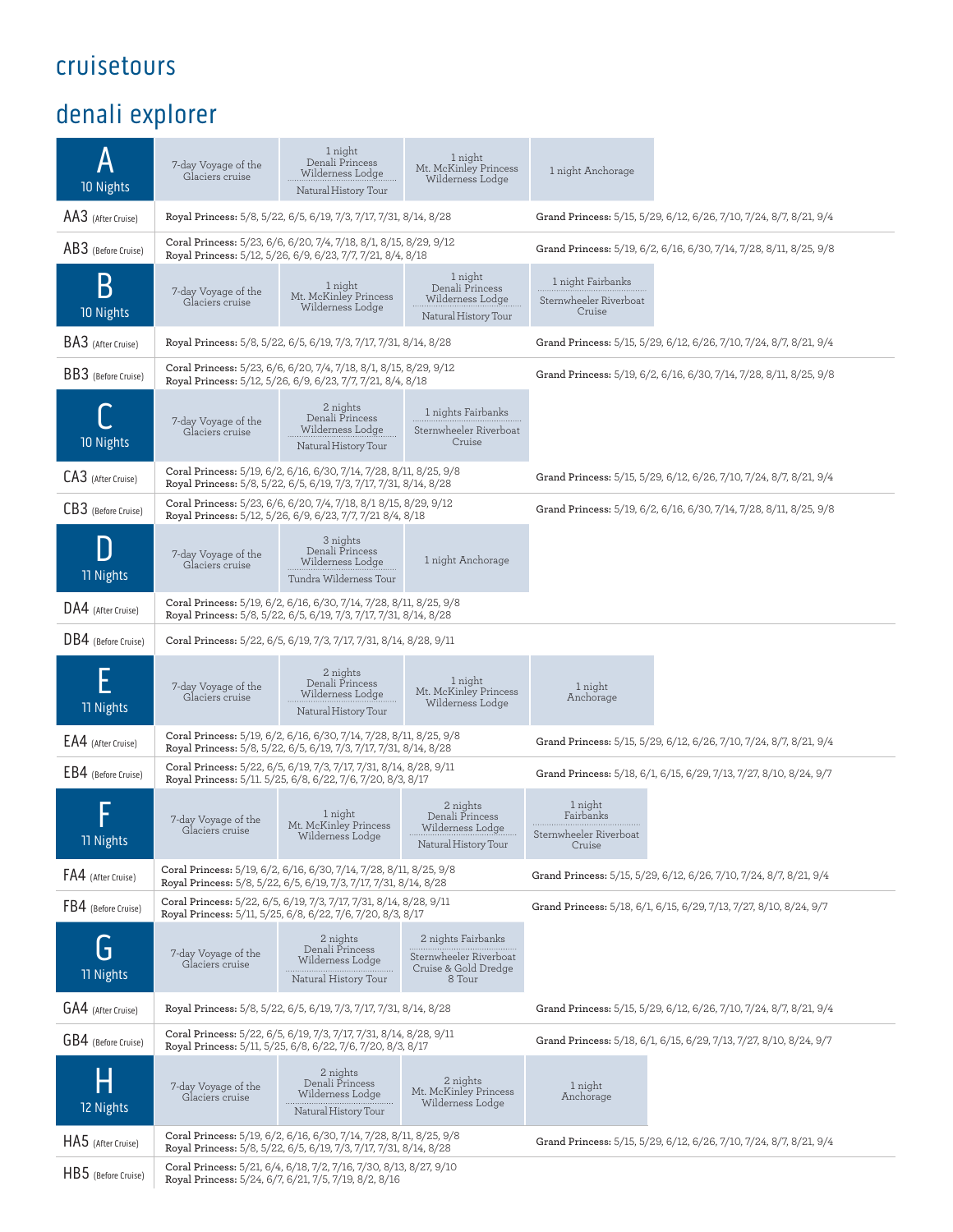### denali explorer (continued)

| 12 Nights             | 7-day Voyage of the<br>Glaciers cruise | 2 nights<br>Mt. McKinley Princess<br>Wilderness Lodge                                                                                   | 2 nights<br>Denali Princess<br>Wilderness Lodge<br>Natural History Tour | 1 night Fairbanks<br>Sternwheeler Riverboat<br>Cruise                          |                                                                    |  |
|-----------------------|----------------------------------------|-----------------------------------------------------------------------------------------------------------------------------------------|-------------------------------------------------------------------------|--------------------------------------------------------------------------------|--------------------------------------------------------------------|--|
| $IA5$ (After Cruise)  |                                        | Coral Princess: 5/19, 6/2, 6/16, 6/30, 7/14, 7/28, 8/11, 8/25, 9/8<br>Royal Princess: 5/8, 5/22, 6/5, 6/19, 7/3, 7/17, 7/31, 8/14, 8/28 |                                                                         | Grand Princess: 5/15, 5/29, 6/12, 6/26, 7/10, 7/24, 8/7, 8/21, 9/4             |                                                                    |  |
| $IB5$ (Before Cruise) |                                        | Coral Princess: 5/21, 6/4, 6/18, 7/2, 7/16, 7/30, 8/13, 8/27, 9/10<br>Royal Princess: 5/10, 5/24, 6/7, 6/21, 7/5, 7/19, 8/2, 8/16       |                                                                         | Grand Princess: 5/17, 5/31, 6/14, 6/28, 7/12, 7/26, 8/9, 8/23, 9/6             |                                                                    |  |
| 13 Nights             | 7-day Voyage of the<br>Glaciers cruise | 2 nights<br>Mt. McKinley Princess<br>Wilderness Lodge                                                                                   | 2 nights<br>Denali Princess<br>Wilderness Lodge<br>Natural History Tour | 2 nights Fairbanks<br>Sternwheeler Riverboat<br>Cruise & Gold Dredge<br>8 Tour |                                                                    |  |
| $JAG$ (After Cruise)  |                                        | Coral Princess: 5/19, 6/2, 6/16, 6/30, 7/14, 7/28, 8/11, 8/25, 9/8<br>Royal Princess: 5/8, 5/22, 6/5, 6/19, 7/3, 7/17, 7/31, 8/14, 8/28 |                                                                         | Grand Princess: 5/15, 5/29, 6/12, 6/26, 7/10, 7/24, 8/7, 8/21, 9/4             |                                                                    |  |
| $JB6$ (Before Cruise) |                                        | Coral Princess: 5/20, 6/3, 6/17, 7/1, 7/15, 7/29, 8/12, 8/26, 9/9<br>Royal Princess: 5/9, 5/23, 6/6, 6/20, 7/4, 7/18, 8/1, 8/15         |                                                                         |                                                                                | Grand Princess: 5/16, 5/30, 6/13, 6/27, 7/11, 7/25, 8/8, 8/22, 9/5 |  |

#### on your own

| 10 Nights                 | 7-day<br>Voyage of the<br>Glaciers cruise                          | 1 night<br>Denali Princess<br>Wilderness Lodge                                                                                   | 1 night<br>Mt. McKinley Princess<br>Wilderness Lodge | 1 night<br>Anchorage |                                                                    |  |
|---------------------------|--------------------------------------------------------------------|----------------------------------------------------------------------------------------------------------------------------------|------------------------------------------------------|----------------------|--------------------------------------------------------------------|--|
| AAX (After Cruise)        |                                                                    | Royal Princess: 5/8, 5/22, 6/5, 6/19, 7/3, 7/17, 7/31, 8/14, 8/28                                                                |                                                      |                      |                                                                    |  |
| ABX (Before Cruise)       |                                                                    | Coral Princess: 5/23, 6/6, 6/20, 7/4, 7/18, 8/1, 8/15, 8/29, 9/12<br>Royal Princess: 5/12, 5/26, 6/9, 6/23, 7/7, 7/21, 8/4, 8/18 |                                                      |                      | Grand Princess: 5/19, 6/2, 6/16, 6/30, 7/14, 7/28, 8/11, 8/25, 9/8 |  |
| B<br>10 Nights            | 7-day<br>Voyage of the<br>Glaciers cruise                          | 1 night<br>Mt. McKinley Princess<br>Wilderness Lodge                                                                             | 1 night<br>Denali Princess<br>Wilderness Lodge       | 1 night<br>Fairbanks |                                                                    |  |
| <b>BAX</b> (After Cruise) |                                                                    | Royal Princess: 5/8, 5/22, 6/5, 6/19, 7/3, 7/17, 7/31, 8/14, 8/28                                                                |                                                      |                      |                                                                    |  |
| BBX (Before Cruise)       |                                                                    | Coral Princess: 5/23, 6/6, 6/20, 7/4, 7/18, 8/1, 8/15, 8/29, 9/12<br>Royal Princess: 5/12, 5/26, 6/9, 6/23, 7/7, 7/21, 8/4, 8/18 |                                                      |                      |                                                                    |  |
| 11 Nights                 | 7-day<br>Voyage of the<br>Glaciers cruise                          | 2 nights<br>Denali Princess<br>Wilderness Lodge                                                                                  | 1 night<br>Mt. McKinley Princess<br>Wilderness Lodge | 1 night<br>Anchorage |                                                                    |  |
| EAX (After Cruise)        |                                                                    | Royal Princess: 5/8, 5/22, 6/5, 6/19, 7/3, 7/17, 7/31, 8/14, 8/28                                                                |                                                      |                      |                                                                    |  |
| EBX (Before Cruise)       | Grand Princess: 5/18, 6/1, 6/15, 6/29, 7/13, 7/27, 8/10, 8/24, 9/7 |                                                                                                                                  |                                                      |                      |                                                                    |  |
| L<br><b>11 Nights</b>     | 7-day<br>Voyage of the<br>Glaciers cruise                          | 1 night<br>Mt. McKinley Princess<br>Wilderness Lodge                                                                             | 2 nights<br>Denali Princess<br>Wilderness Lodge      | 1 night<br>Fairbanks |                                                                    |  |
| <b>FAX</b> (After Cruise) | Royal Princess: 5/8, 5/22, 6/5, 6/19, 7/3, 7/17, 7/31, 8/14, 8/28  |                                                                                                                                  |                                                      |                      |                                                                    |  |
| FBX (Before Cruise)       |                                                                    | Grand Princess: 5/18, 6/1, 6/15, 6/29, 7/13, 7/27, 8/10, 8/24, 9/7                                                               |                                                      |                      |                                                                    |  |

### off the beaten path

| K<br>13 Nights        | 7-day Voyage of the<br>Glaciers cruise                            | 2 nights<br><b>Copper River Princess</b><br>Wilderness Lodge | 2 nights<br>Denali Princess<br>Wilderness Lodge<br>Natural History Tour | 1 night<br>Mt. McKinley Princess<br>Wilderness Lodge                           | 1 night Anchorage                                            |                   |  |  |
|-----------------------|-------------------------------------------------------------------|--------------------------------------------------------------|-------------------------------------------------------------------------|--------------------------------------------------------------------------------|--------------------------------------------------------------|-------------------|--|--|
| KA6 (After Cruise)    | Royal Princess: 5/22, 6/5, 6/19, 7/3, 7/17, 7/31, 8/14, 8/28      |                                                              |                                                                         |                                                                                |                                                              |                   |  |  |
| KB6 (Before Cruise)   | Coral Princess: 5/20, 6/3, 6/17, 7/1, 7/15, 7/29, 8/12, 8/26, 9/9 |                                                              |                                                                         |                                                                                |                                                              |                   |  |  |
| 14 Nights             | 7-day Voyage of the<br>Glaciers cruise                            | 1 night Mt. McKinley<br>Princess Wilderness<br>Lodge         | 1 night<br>Denali Princess<br>Wilderness Lodge<br>Natural History Tour  | 2 nights Fairbanks<br>Sternwheeler Riverboat<br>Cruise & Gold Dredge<br>8 Tour | 2 nights<br><b>Copper River Princess</b><br>Wilderness Lodge | 1 night Anchorage |  |  |
| $LA7$ (After Cruise)  | Coral Princess: 5/19, 6/2, 6/16, 6/30, 7/14, 7/28, 8/11, 8/25     |                                                              |                                                                         |                                                                                |                                                              |                   |  |  |
| $LB7$ (Before Cruise) | Royal Princess: 5/22, 6/5, 6/19, 7/3, 7/17, 7/31, 8/14            |                                                              |                                                                         |                                                                                |                                                              |                   |  |  |